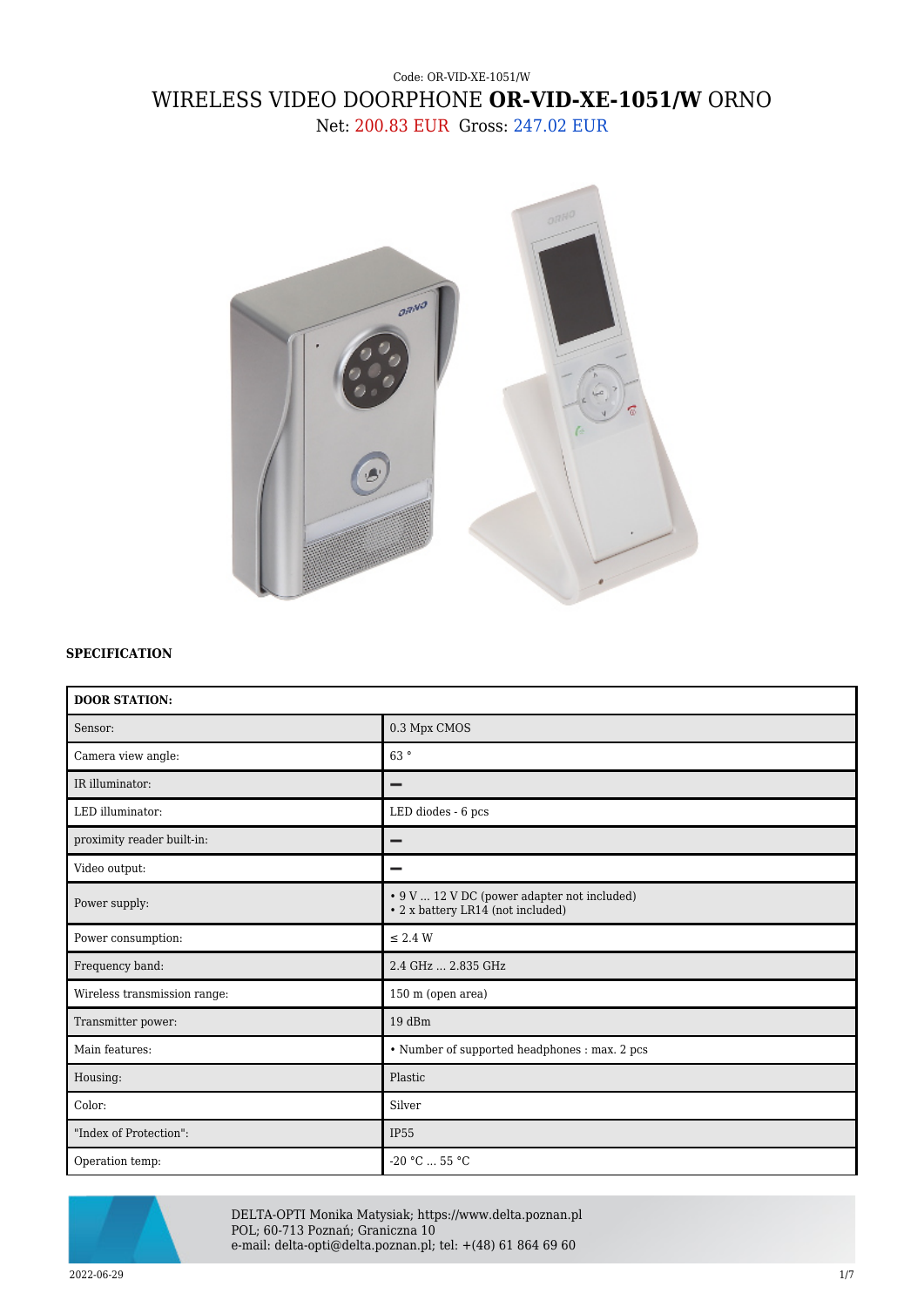| Weight:                      | $0.4\ \mathrm{kg}$                                                                                                                                                                                                                                                                 |  |
|------------------------------|------------------------------------------------------------------------------------------------------------------------------------------------------------------------------------------------------------------------------------------------------------------------------------|--|
| Dimensions:                  | 105 x 167 x 50 mm                                                                                                                                                                                                                                                                  |  |
| <b>UNIPHONE:</b>             |                                                                                                                                                                                                                                                                                    |  |
| Shield:                      | 2.4 "TFT-LCD color matrix                                                                                                                                                                                                                                                          |  |
| Resolution:                  | 320 x 240                                                                                                                                                                                                                                                                          |  |
| Main features:               | • 3 Sounds (melodies)<br>• Smooth adjustment of monitor parameters: image brightness, ring tone volume and<br>conversation volume<br>• Additional gate control<br>• Memory module - Recording of the last 100 images from the camera<br>• Expandability to additional door station |  |
| Frequency band:              | 2.4 GHz  2.4835 GHz                                                                                                                                                                                                                                                                |  |
| Wireless transmission range: | 150 m (open area)                                                                                                                                                                                                                                                                  |  |
| Power supply:                | Battery 3.7 V BL-5C - 1100 mAh                                                                                                                                                                                                                                                     |  |
| Operation temp:              | $-10 °C$ 40 °C                                                                                                                                                                                                                                                                     |  |
| Weight:                      | $0.134$ kg                                                                                                                                                                                                                                                                         |  |
| Dimensions:                  | 188 x 52 x 26 mm                                                                                                                                                                                                                                                                   |  |
| Manufacturer / Brand:        | <b>ORNO</b>                                                                                                                                                                                                                                                                        |  |
| Supported languages:         | English, Polish                                                                                                                                                                                                                                                                    |  |
| Guarantee:                   | 2 years                                                                                                                                                                                                                                                                            |  |

## **PRESENTATION**

## **DOOR STATION**:

Front view:



Side view:



DELTA-OPTI Monika Matysiak; https://www.delta.poznan.pl POL; 60-713 Poznań; Graniczna 10 e-mail: delta-opti@delta.poznan.pl; tel: +(48) 61 864 69 60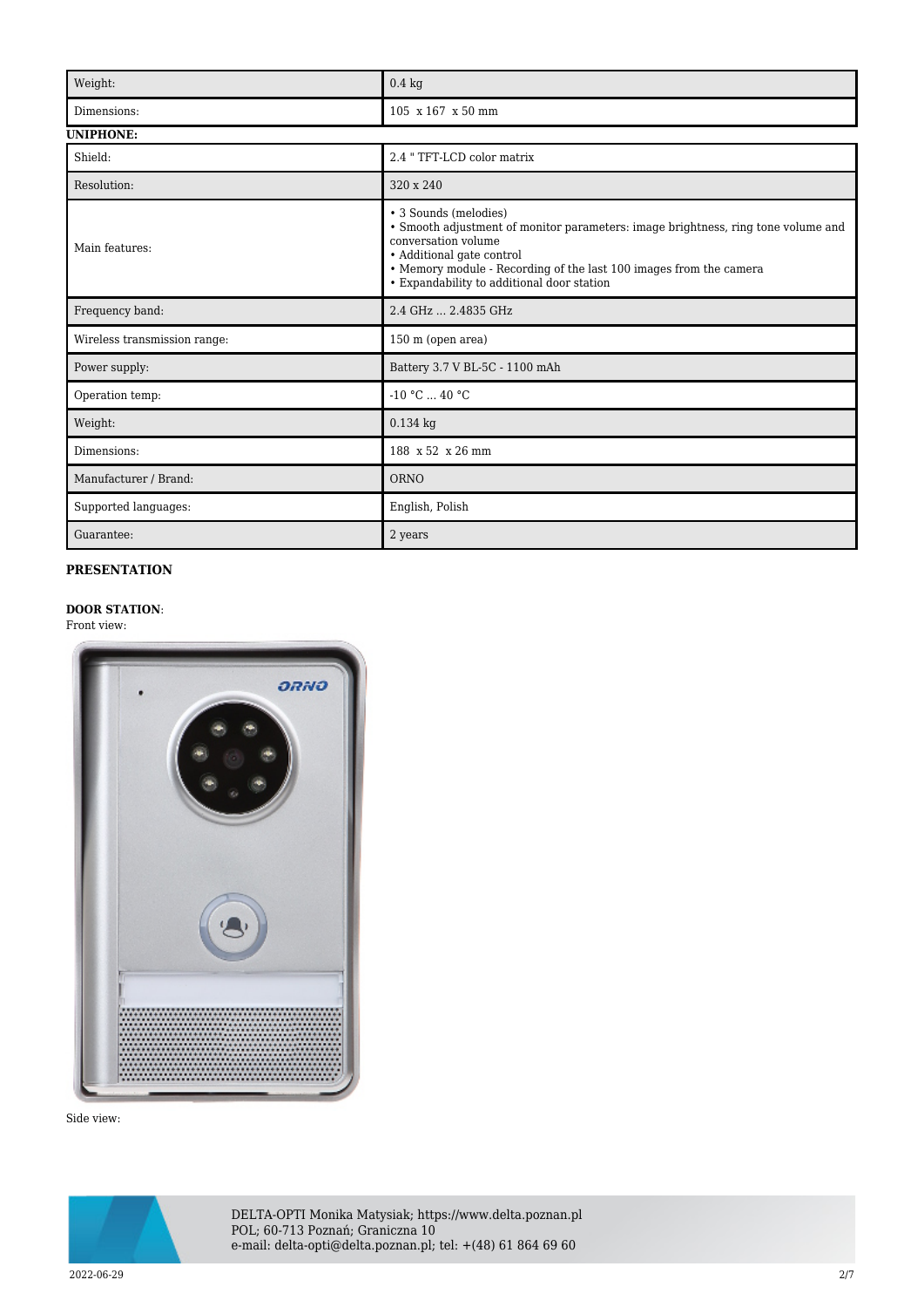

Rear view:



Connectors:



DELTA-OPTI Monika Matysiak; https://www.delta.poznan.pl POL; 60-713 Poznań; Graniczna 10 e-mail: delta-opti@delta.poznan.pl; tel: +(48) 61 864 69 60

2022-06-29 3/7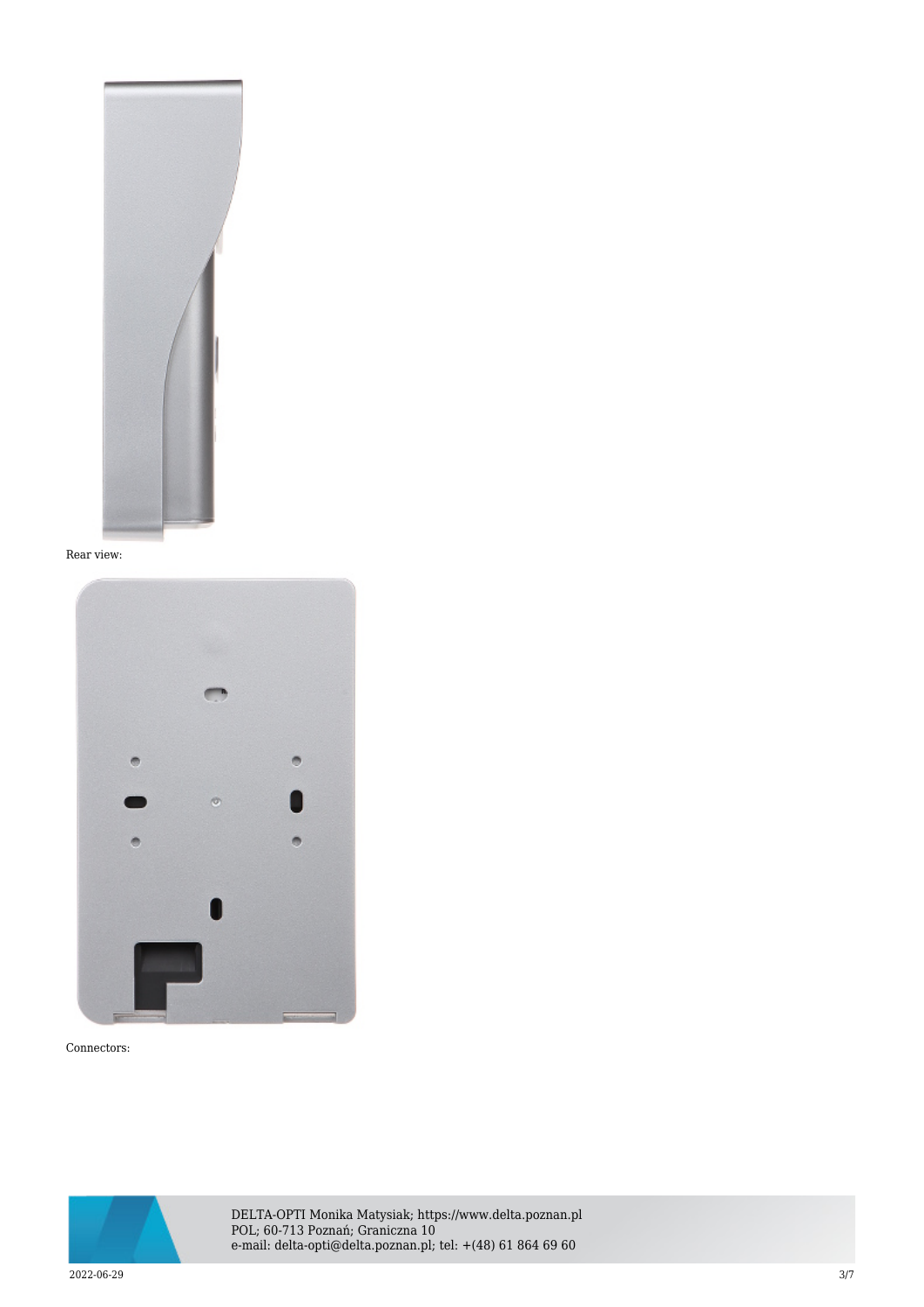



**UNIPHONE**:



DELTA-OPTI Monika Matysiak; https://www.delta.poznan.pl POL; 60-713 Poznań; Graniczna 10 e-mail: delta-opti@delta.poznan.pl; tel: +(48) 61 864 69 60

2022-06-29 4/7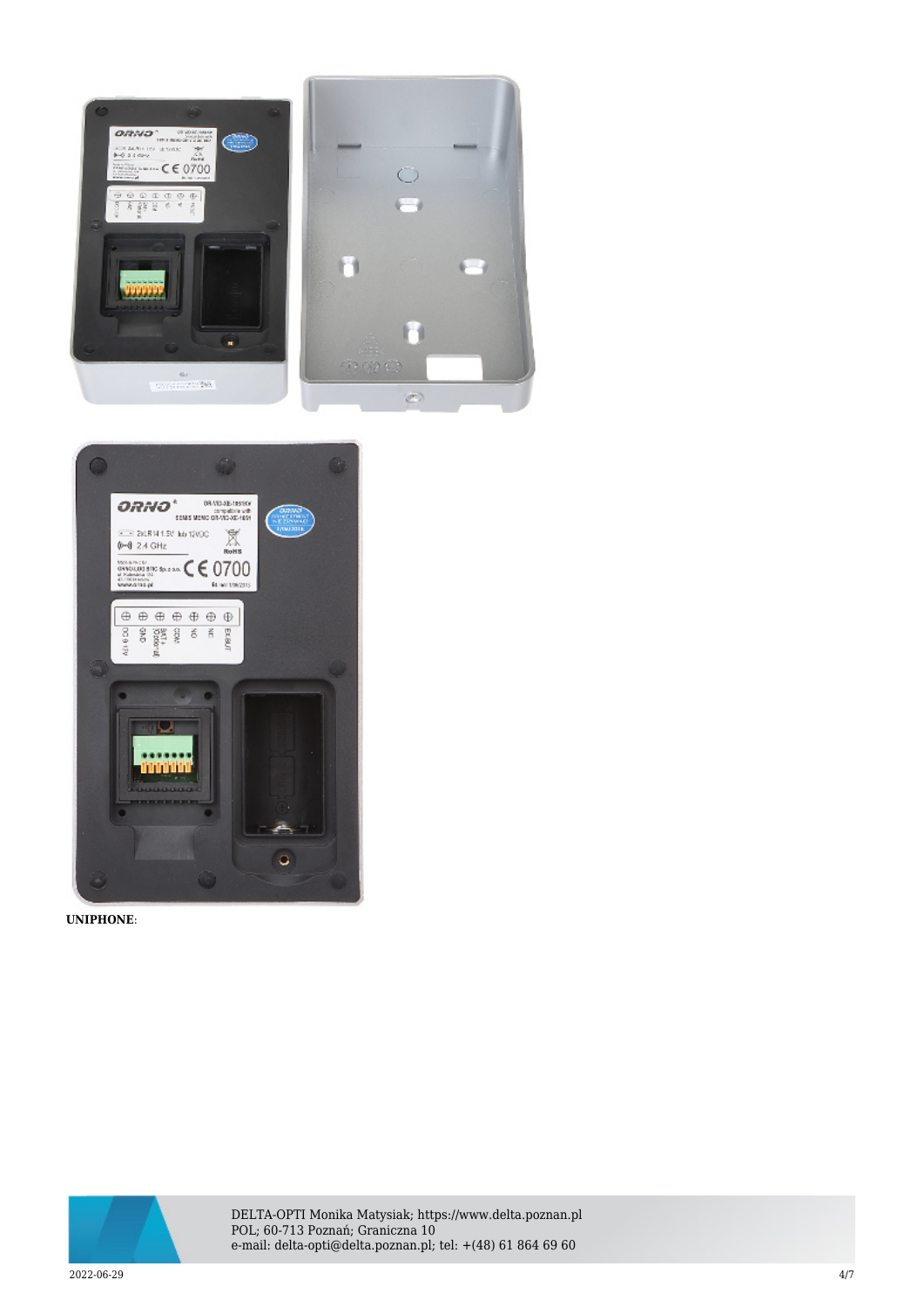







DELTA-OPTI Monika Matysiak; https://www.delta.poznan.pl POL; 60-713 Poznań; Graniczna 10 e-mail: delta-opti@delta.poznan.pl; tel: +(48) 61 864 69 60

2022-06-29 5/7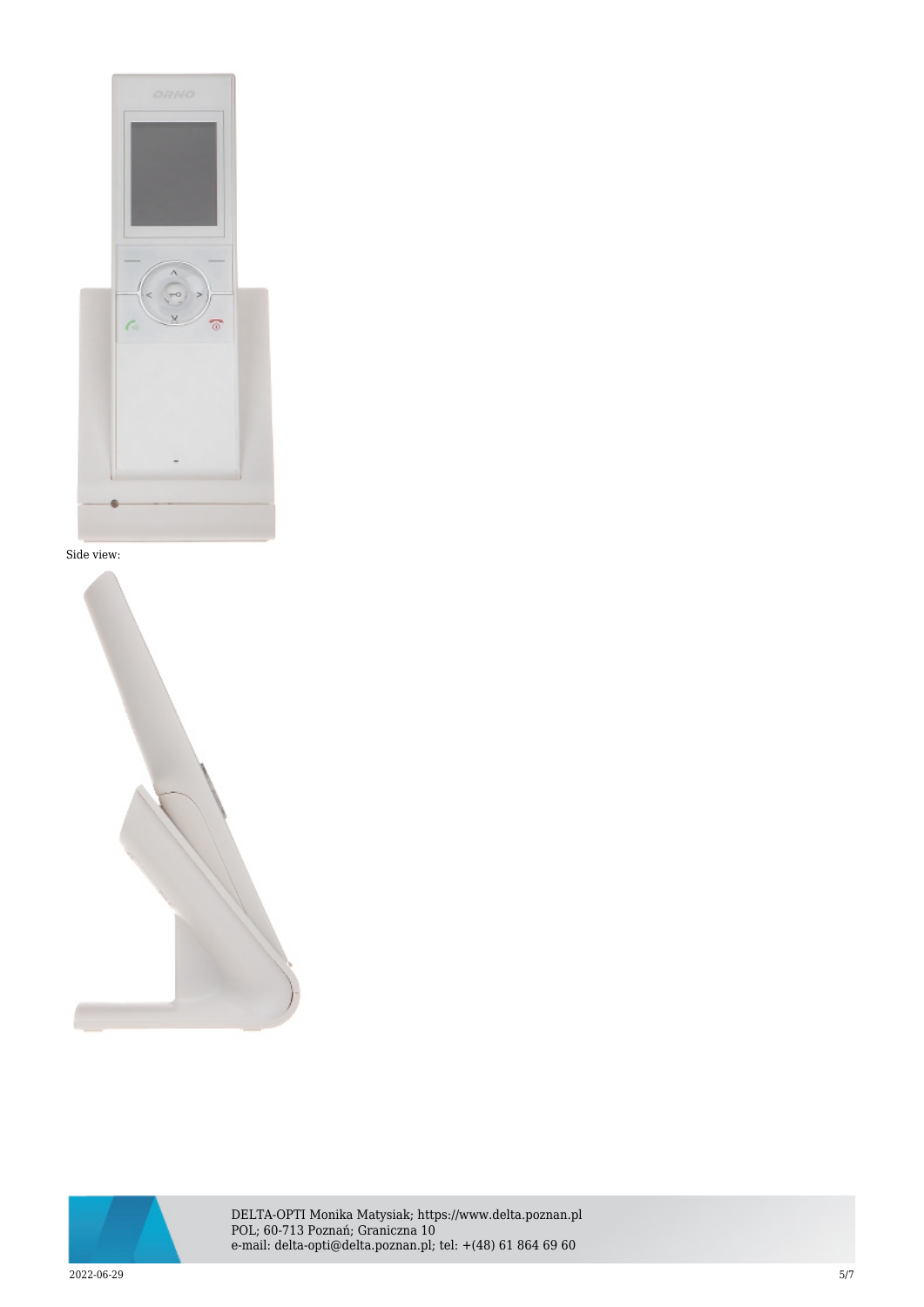

Place for battery:



In the kit:



DELTA-OPTI Monika Matysiak; https://www.delta.poznan.pl POL; 60-713 Poznań; Graniczna 10 e-mail: delta-opti@delta.poznan.pl; tel: +(48) 61 864 69 60

2022-06-29 6/7